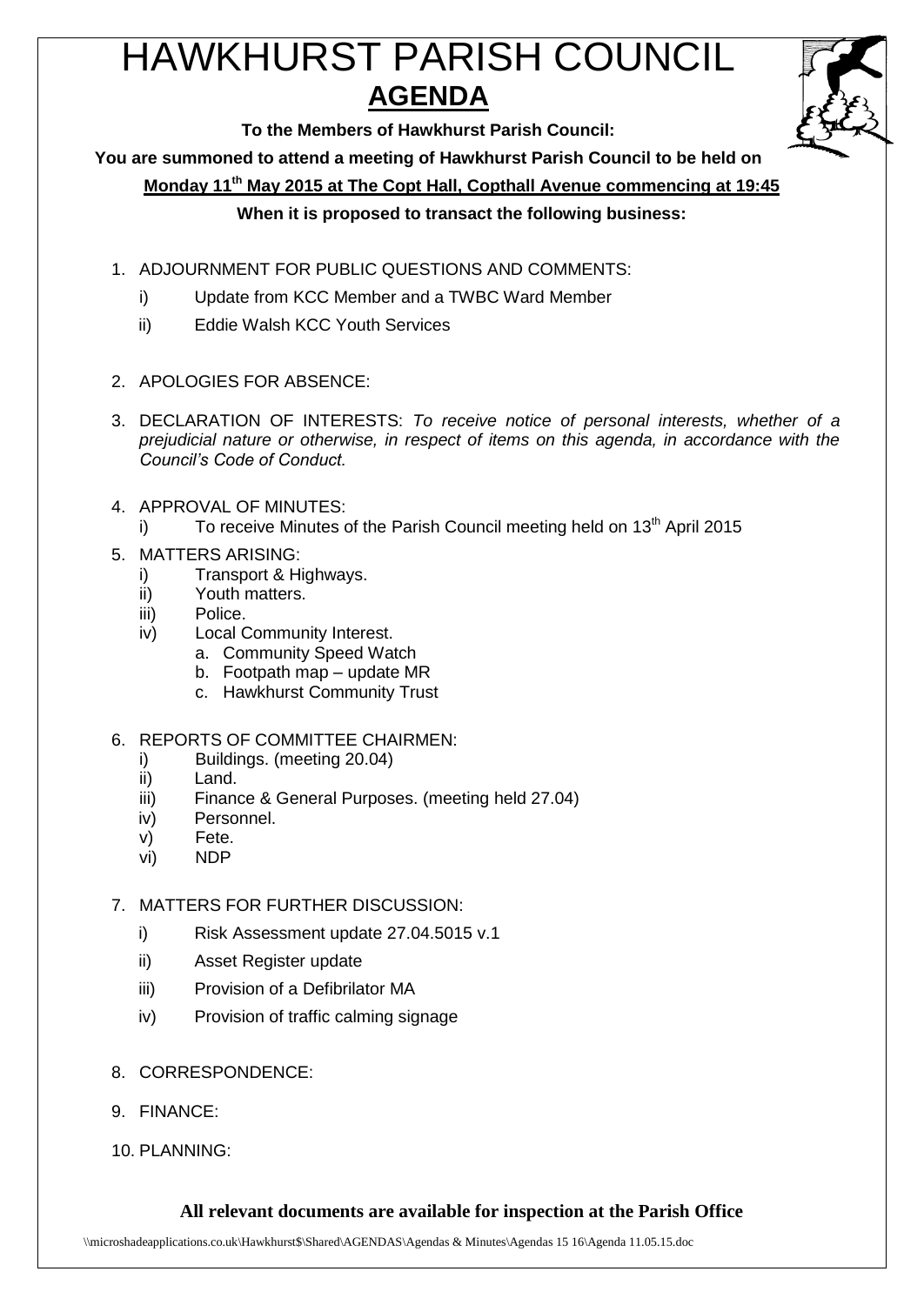11. BURIAL & MEMORIAL:

### 12. NOTES & INFORMATION:

### 13. CONFIDENTIAL:

*i*) Provision of Youth Servies

*Pursuant to section 1 (2) of the Public Bodies (Admission to Meetings) Act 1960 it is resolved that, because of the confidential nature of the business to be transacted, the public and the press leave the meeting during consideration of the following items:*

## 14. CLOSURE:

Nicole Malem, Clerk to the Parish Council

#### Agenda Item 8: Correspondence

|                | Date<br>Received | From                                         | Subject                                                                                                                                                                                            |
|----------------|------------------|----------------------------------------------|----------------------------------------------------------------------------------------------------------------------------------------------------------------------------------------------------|
|                | 22/04/15         | Resident to<br>Margaret Parker<br><b>KCC</b> | CC. Letter requests KCC Highways objection to Highgate<br>Hill Development as it would take Hawkhurst over its 240<br>allocation. KHT had suggested this would be a trigger for<br>them to object. |
| 2              | 26/04/2015       | Resident                                     | Reasons to retain the Copt Hall in future hall provision<br>deliberations.                                                                                                                         |
| $\mathbf{3}$   | 01/05/15         | <b>TWBC</b>                                  | Use of Sports Hall for Emergency Planning                                                                                                                                                          |
| $\overline{4}$ | 01/05/15         | Resident                                     | Resident's parking issues from users of Copt Hall                                                                                                                                                  |
| 5              | 03/05/15         | Resident                                     | Speeding in Hawkhurst, SID machine and traffic lights                                                                                                                                              |

#### Agenda Item 9: Finance.

## INCOME AND EXPENDITURE MARCH 2015

| Accounts for payment            | £  | 7,927.27   |
|---------------------------------|----|------------|
| Payment received                | £  | 172.25     |
| <b>Net Expenditure</b>          | -£ | 7,755.02   |
| <b>Cambridge &amp; Counties</b> |    |            |
| Reserve                         | £  | 60,000.00  |
| <b>Lloyds Current</b>           | £  | 10,000.00  |
| <b>Lloyds Access Reserve</b>    | £  | 108,108.37 |
| <b>Petty Cash</b>               | £  | 157.35     |

9.1 Agreement to pay payments schedule.

- 9.2 Account reconciliation and petty cash check.
- 9.3 Acceptance and signing of Annual Return 2014-15

## Agenda Item 10: Planning

10.1 Planning & Highways Information:

| -<br>NO.<br>$\cdots$ | ___ | .<br>_______ | ------<br>.<br>भाष्ट<br>∸ו |
|----------------------|-----|--------------|----------------------------|
|                      |     |              |                            |

# **All relevant documents are available for inspection at the Parish Office**

\\microshadeapplications.co.uk\Hawkhurst\$\Shared\AGENDAS\Agendas & Minutes\Agendas 15 16\Agenda 11.05.15.doc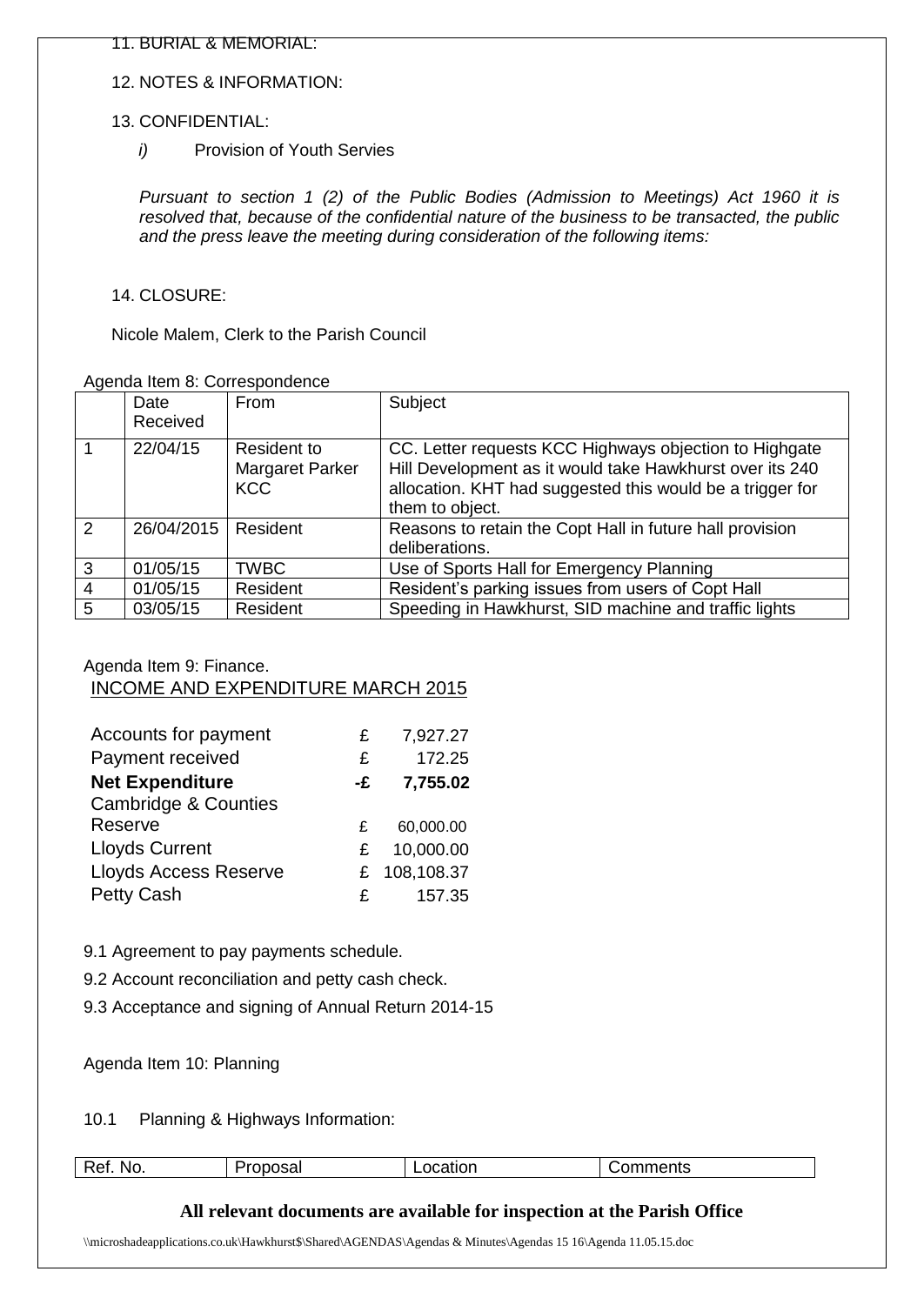| Kent Highways &       | Road closure 1 <sup>st</sup> -4 <sup>th</sup> | Hawkhurst Rd from       | $21.00 - 05.00$ |
|-----------------------|-----------------------------------------------|-------------------------|-----------------|
| Transport             | June                                          | Potters Lane - 200m     |                 |
|                       |                                               | North of Slip Mill Lane |                 |
| <b>Balfour Beatty</b> | Roadworks update                              | A21 Dualling Pembury    |                 |
|                       |                                               | to Tonbridge            |                 |
| 15/503361/SUB         | Conditions re:                                | Tesco Rye Road          |                 |
|                       | hardsurfacing                                 |                         |                 |

## 10.2 Planning TWBC Approved:

| Ref            | Proposal                                                                                                                                                                                                                                                                      | Location                                                 | Comments/Valid       |
|----------------|-------------------------------------------------------------------------------------------------------------------------------------------------------------------------------------------------------------------------------------------------------------------------------|----------------------------------------------------------|----------------------|
| 15/5014111/LBC | LBC for removal of 2<br>windows and their<br>replacement with new<br>double glazed windows                                                                                                                                                                                    | Four Wents Cottage,<br><b>Water Lane</b>                 | (works<br>completed) |
| 15/500143/LBC  | LBC to replace conservatory<br>roof, new window into study<br>and repair and replace<br>windows & doors                                                                                                                                                                       | The Clearing, High<br><b>Street</b>                      |                      |
| 15/501509/LBC  | Conversion of barn and attached<br>brick building to dwelling;<br>proposed conversion of existing<br>cowshed to form ancillary<br>residential space, repairs to cart<br>lodge, minor alterations to<br>highways access, proposed timber<br>frame garage for existing property | Clayhill, Rye Road                                       |                      |
| 15/501136/FULL | Erection of stables and<br>associated hard-standing.<br>Changer of use of paddock<br>from agricultural to equestrian<br>use.                                                                                                                                                  | Cockshot Barn,<br>Highgate Hill                          |                      |
| 15/500728/FULL | Change of use of land from<br>builders yard to residential<br>parking                                                                                                                                                                                                         | <b>Builders Yard behind</b><br>Lacombe School<br>Terrace |                      |
| 15/502029/TCA  | Reduce Yew by 30-40%                                                                                                                                                                                                                                                          | <b>Old Moor Post Office</b>                              | No objection         |
| 15/500816/FULL | Change of use B1 to B8 for<br>building and parcel of land<br>to store scaffolding                                                                                                                                                                                             | Pauls Farm Water Lane                                    |                      |

## 10.3 Planning TWBC Refused:

| Ref. No.       | Proposal                                                                                  | Location              | Comments/Valid                           |
|----------------|-------------------------------------------------------------------------------------------|-----------------------|------------------------------------------|
| 15/500753/FULL | Retrospective for<br>erection of boundary<br>fence over 1m high<br>adjacent to Water Lane | Pauls Farm Water Lane | Scale, design length<br>urbanising. AONB |

# 10.4 Planning Applications received:

| Num<br>ber | <b>Application No</b> | Proposal                                                        | Location                      | Comments |
|------------|-----------------------|-----------------------------------------------------------------|-------------------------------|----------|
|            |                       | 10 15/502431/FULL Erection of a Pair of semi-detached bungalows | Land adjacent to<br>Hartnokes |          |
|            |                       | 11 15/502775/FULL Erection of single storey rear extension      | Mangle<br>The<br>Horns Road   |          |

# **All relevant documents are available for inspection at the Parish Office**

\\microshadeapplications.co.uk\Hawkhurst\$\Shared\AGENDAS\Agendas & Minutes\Agendas 15 16\Agenda 11.05.15.doc